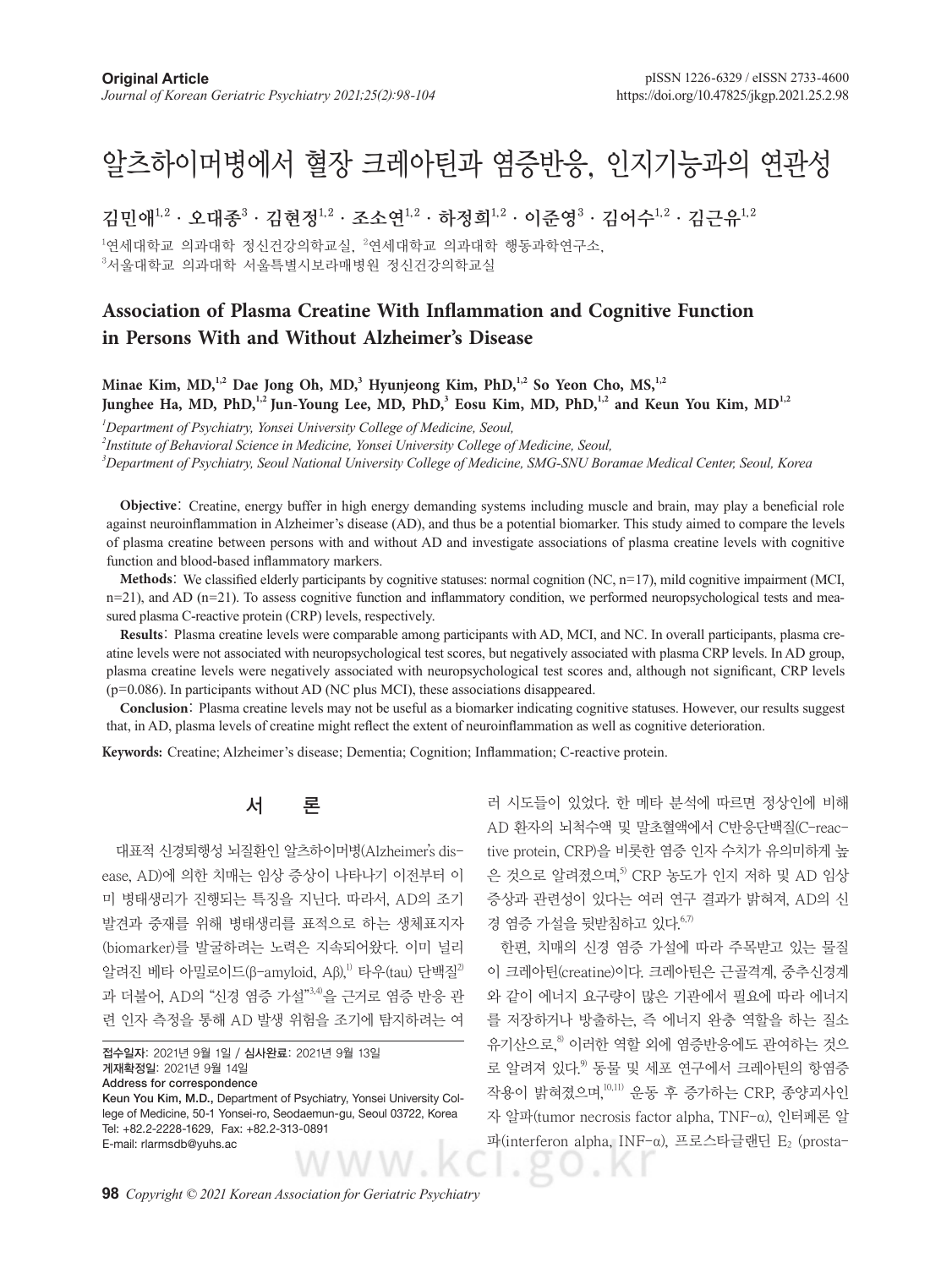glandin E2)와 같은 염증 지표들이 크레아틴에 의해 감소하 는12,13) 것으로 알려져 있다.

크레아틴의 전신에 대한 영향에 더불어, 크레아틴과 뇌기 능, AD와의 관련성도 밝혀지고 있다. 동물 연구에서 크레아 틴의 인지기능 개선 및 항치매 효과가 밝혀졌으며, 14,15) 크레아 틴이 Aβ의 활동 및 침착을 억제하는 것으로 알려지기도 했 다. 16,17) 하지만 이러한 크레아틴의 Aβ 억제 기전 외에도, 염증 반응이 AD에서 주된 병리로 작용한다는 점과 크레아틴의 항염증 효과를 고려할 때, 크레아틴의 신경보호 효과가 항염 증 작용에 기인할 가능성도 배제할 수 없다. 그러나 아직까지 사람을 대상으로 혈중 크레아틴과 염증 정도, 인지기능의 연 관성을 동시에 조사한 연구는 없었다.

따라서, 본 연구는 AD, 경도인지장애(mild cognitive impairment, MCI), 정상인지군(normal cognition, NC)에서 크 레아틴과 인지기능 및 전신 염증 반응 정도와의 연관성을 살 펴봄으로써 AD의 염증 가설과 크레아틴의 관계를 사람 대 상 연구에서 확인하고자 하였다. 나아가 혈중 크레아틴 농도 의 AD 생체표지자로서의 가능성도 살펴보고자 하였다.

## 대상 및 방법

#### 연구 대상

본 연구는 건강검진 목적 및 기억력 저하를 주소로 내원한 참가자들을 대상으로 한 단면연구이다. 크레아틴을 포함한 혈액검사와 인지기능검사, 뇌영상검사를 모두 시행한 총 72명 의 참가자 중 임상치매평가척도(Clinical Dementia Rating, CDR)18) 2점 이하인 60세부터 80세까지의 참가자 총 59명이 최종적으로 분석에 포함되었다. 인지기능에 영향을 주는 정 신병적 혹은 기분 장애가 있는 경우, 뇌졸중, 두부외상, 간질 등 주요 신경과 질환이 있는 경우 연구 대상에서 제외하였 다. 정신건강의학과 전문의 2명이 임상적 소견, 인지기능 평 가, 뇌자기공명영상 등의 영상의학적 검사, 혈액검사 등을 토 대로 참가자들을 AD군, MCI군, NC군으로 분류하였다. 인지 기능 평가를 위해 한국형 Consortium to Establish a Registry for Alzheimer's Disease (CERAD-K)와 한국판 간이정 신상태검사(Mini-Mental State Examination in the Korean version of CERAD assessment packet, MMSE-KC)<sup>19)</sup>를 활 용했다. AD는 National Institute of Neurological and Communicative Disease and Stroke-Alzheimer's Disease and Related Disorders Association (NINCDS-ADRDA)20)의 진 단 기준에 따라 진단하였고, MCI는 Petersen<sup>21)</sup>이 제안한 기 준에 따라 진단하였다. NC는 검사를 받은 참가자 중 인지기 능 저하가 나타나지 않은 정상인을 대상으로 하였다. 치매 증 상의 정도는 전체 CDR 점수(global CDR) 또는 CDR 총점 (CDR-Sum of boxes, CDR-SB)으로 측정하였다.

모든 참가자에게 본 연구의 목적 및 방법 등에 대한 설명 을 한 후 사전 동의를 받았으며, 본 연구기관 임상연구 윤리위 원회(Institutional Review Board)의 승인을 받았다(IRB no. 4-2021-0261).

#### 인지기능평가

참가자들의 인지기능 평가를 위해 CERAD-K 신경심리 평가집의 언어유창성 검사(Verbal Fluency), 보스톤 이름대 기 검사(Modified Boston Naming Test), MMSE, 단어목록 기억 검사(Word List Learning), 구성행동 검사(Constructional Praxis), 단어목록회상 검사(Word List Recall), 단어목 록재인 검사(Word List Recognition), 구성회상 검사(Constructional Praxis Recall), 길 만들기 검사 A (Trail Making Test A, TMT-A), 그리고 길 만들기 검사 B (Trail Making Test B, TMT-B)를 이용하였다. 총 CERAD-K 점수는 0-100 점으로 MMSE, 구성회상 검사, TMT-A, TMT-B를 제외한 하위 검사들 점수의 총합이며, 높을수록 좋은 인지기능을 의 미한다. 전체 인지기능은 총 CERAD-K 및 MMSE 점수로 측정하였으며, 하위 6개의 인지 영역(주의력, 언어능력, 언어 기억력, 비언어 기억력, 시공간 기능, 집행 기능)으로 나눠 분 석하였다. 주의력(attention) 영역은 TMT-A, 언어(language) 영역은 보스톤 이름대기 검사, 언어 기억(verbal memory) 영 역은 단어목록기억, 단어목록회상, 단어목록재인 검사 점수 의 합, 비언어 기억(nonverbal memory) 영역은 구성회상검 사, 시공간 기능(visuospatial function)은 구성행동검사, 집 행 기능(executive function) 영역은 TMT-B/TMT-A 점수 로 정의하였다. TMT-A와 TMT-B의 원점수는 검사를 완료 하는 데 걸린 시간으로 낮은 점수가 인지기능 저하를 의미할 수 있도록, (-1)×원점수로 변환한 점수를 사용하였다.

#### 혈액 샘플링 및 혈장 크레아틴 분석

밤새 금식한 참가자들에게 채혈해 일반혈액검사, 일반화학 검사 및 아포지단백질 E(apolipoprotein E, APOE) 유전형질 분석을 시행하였다. 당 대사 및 인슐린 저항성은 당화혈색소 (glycosylated hemoglobin, HbA1c) 및 Homeostatic Model Assessment for Insulin Resistance (HOMA-IR)수치로 측 정하였으며, 수치가 높을수록 인슐린 저항성이 높은 것을 의 미한다. 염증 반응 정도는 CRP 농도로 측정하였으며, 크레 아틴과 지방혈증과의 관계를 분석하기 위해 총 콜레스테롤 (total cholesterol), 중성지방(triglyceride), 고밀도지단백질 (high density lipoprotein, HDL), 저밀도지단백질(low density lipoprotein, LDL) 콜레스테롤 농도를 측정하였다. 혈장 크레아틴 농도는 효소면역분석법(enzyme-linked immunosorbent assay, ELISA) 키트(Creatine Assay Kit MAK079- 1KT; Sigma Aldrich, St.Louis, MO, USA)를 이용하여 측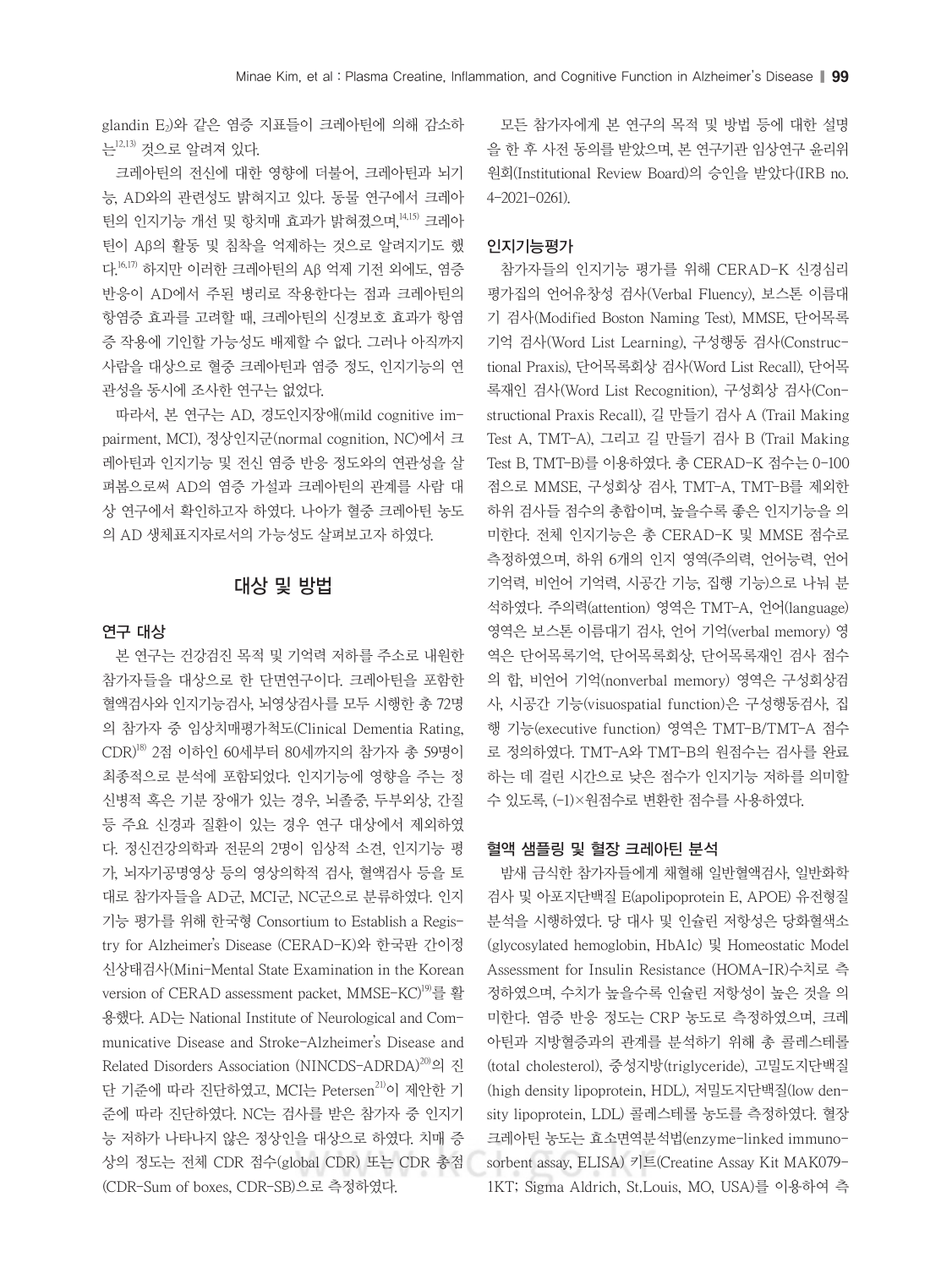정했으며, 측정은 제조사의 측정 지침을 따랐다.

#### 통계 분석

AD, MCI, NC 세 군 간의 인구통계학적 변인 및 임상 특성 을 일원배치 분산분석(one-way analysis of variance, ANO-VA)과 카이제곱 검정(chi-square test), Fisher의 정확검정 (Fisher's exact test)을 사용하여 비교하였다. 각 인지 집단과 성별, 그리고 둘의 상호작용이 혈장 크레아틴 농도에 미치는 영 향을 분석하기 위해 이원배치 분산분석(two-way ANOVA)을 시행하였다. 분산분석 후 Bonferroni 검정을 이용해 사후분 석을 실시하였다. 혈장 크레아틴 농도와 인지기능 점수, CRP 를 비롯한 혈액검사 결과와의 상관관계를 분석하기 위해 연령, 성별, 교육수준을 보정하여 편상관분석(partial correlation analysis)을 시행하였다. 통계분석은 SPSS version 25.0 (IBM Corp, Armonk, NY, USA)과 GraphPad Prism software version 7.02 (San Diego, CA, USA)을 이용하였으며, 모든 통계 적 유의성은 alpha 값 0.05 이하로 설정하였다.

# 결 과

#### 인구통계학적 정보 및 임상적 특징

본 연구 분석대상 참가자는 총 59명이었으며 이들의 인구

| 통계학적 및 임상적 특징은 Table 1에 기술하였다. NC군 17명, |
|-----------------------------------------|
| MCI군 21명, AD군은 21명이었다. 집단 간 연령, 성별의 비율  |
| 에는 차이가 없었으나, 교육 수준은 유의미한 차이가 있었다        |
| (p=0.004). 사후분석 결과 교육 수준은 AD군이 NC군 보다   |
| 유의미하게 낮았지만, AD군과 MCI군, NC군과 MCI군 간에     |
| 는 유의한 차이가 없었다. 집단 간 MMSE 점수(p<0.001),   |
| CERAD-K 점수(p<0.001)는 유의한 차이를 보였으나, 집단   |
| 간 CRP 수치는 유의미한 차이가 없었다(p=0.573).        |
|                                         |

#### 인지 군과 성별에서 혈장 크레아틴의 비교

혈장 크레아틴 농도는 NC군, MCI군, AD군에서 각각 0.9± 0.1, 0.9±0.1, 1.0±0.1 mg/dL로 유의한 차이를 보이지 않았다 (F[2,56]=0.265, p=0.768) (Fig. 1A). 이원배치 분산분석 결과 인지 군의 주효과는 보이지 않았으나(F[2,53]=0.560, p=0.575), 성별에 따른 주효과는 유의하여, 여성이 남성보다 높은 크레 아틴 농도를 보였다(F[1,53]=7.393, p=0.009). 그러나 인지 군과 성별 사이에 유의한 상호작용은 없었다(F[2,53]=0.090, p= 0.914) (Fig. 1B).

#### 혈장 크레아틴과 인지기능, 혈액검사와의 연관성

혈장 크레아틴 농도와 인지기능, 혈액검사 결과와의 상관관 계를 분석하기 위해 연령, 성별, 교육수준을 보정하여 편상관

|  | <b>Table 1.</b> Demographic and clinical characteristics of the participants |  |  |  |  |  |
|--|------------------------------------------------------------------------------|--|--|--|--|--|
|--|------------------------------------------------------------------------------|--|--|--|--|--|

Variable  $NC(n=17)$   $MC1(n=21)$   $AD(n=21)$  p Post hoc analysis Age (year) 71.2±0.9 71.9±0.9 73.4±1.1 0.278 Female 13 (76.5) 15 (71.4) 14 (66.7) 16.802 Education (year) 11.8±0.9 8.3±1.1 6.7±1.0 0.004 NC>AD MMSE 27.7±0.5 24.0±0.7 17.6±1.0 <0.001 NC>MCI>AD CDR-SB 0.2±0.1 2.0±0.2 5.0±0.5 <0.001 NC<MCI<AD CDR global 0.1±0.1 0.5±0.0 0.9±0.1 <0.001 NC<MCI<AD CERAD-K 71.1±2.1 56.2±2.5 38.1±2.6 <0.001 NC>MCI>AD Hypertension 8 (47.1) 9 (42.9) 10 (47.6) 0.945 Diabetes 4 (23.5) 7 (33.3) 4 (19.0) 0.556 Dyslipidemia 6 (35.3) 6 (28.6) 1 (4.8) 0.041 Cardiovascular disease 1 (5.9) 3 (14.3) 2 (9.5) 0.867 BMI  $(kq/m^2)$ ) 23.7 $\pm$ 0.6 24.1 $\pm$ 0.5 23.7 $\pm$ 0.8 0.895 APOE ε4 carrier 3 (17.6) 4 (19.0) 10 (47.6) 0.037 Glucose (mg/dL)  $114.5\pm8.2$   $100.9\pm4.0$   $116.0\pm10.7$  0.339  $HbA1c$  (%) 6.1±0.3 6.1±0.3 5.9±0.1 6.3±0.3 6.3±0.3 6.373  $HOMA-IR$  2.0 $\pm 0.3$  2.3 $\pm 0.4$  2.9 $\pm 0.5$  0.249 Total cholesterol (mg/dL) 181.5±9.1 184.7±9.3 187.7±8.5 0.892 Triglyceride (mg/dL) 105.1±10.6 116.3±16.4 131.4±18.6 0.528 HDL-cholesterol (mg/dL) 52.8±2.7 50.6±4.5 52.7±2.8 0.888 LDL-cholesterol (mg/dL) 110.7±8.9 115.2±7.4 118.8±6.5 0.758  $CRP (mg/dL)*$  0.1±0.0 0.2±0.1 0.2±0.1 0.573

Data are presented as mean±SE or n (%). \*Data not available for all participants (n=58). AD, Alzheimer's disease; APOE ε4, apolipoprotein E ε4; BMI, body mass index; CDR-SB, Clinical Dementia Rating Sum of boxes; CERAD-K, Korean version of the Consortium to Establish a Registry for Alzheimer's Disease; CRP, C-reactive protein; HbA1c, glycosylated hemoglobin; HDL-cholesterol, high density lipoprotein-cholesterol; HOMA-IR, Homeostatic Model Assessment for Insulin Resistance; LDL-cholesterol, low density lipoprotein-cholesterol; MCI, mild cognitive impairment; MMSE, Mini-Mental State Examination; NC, normal cognition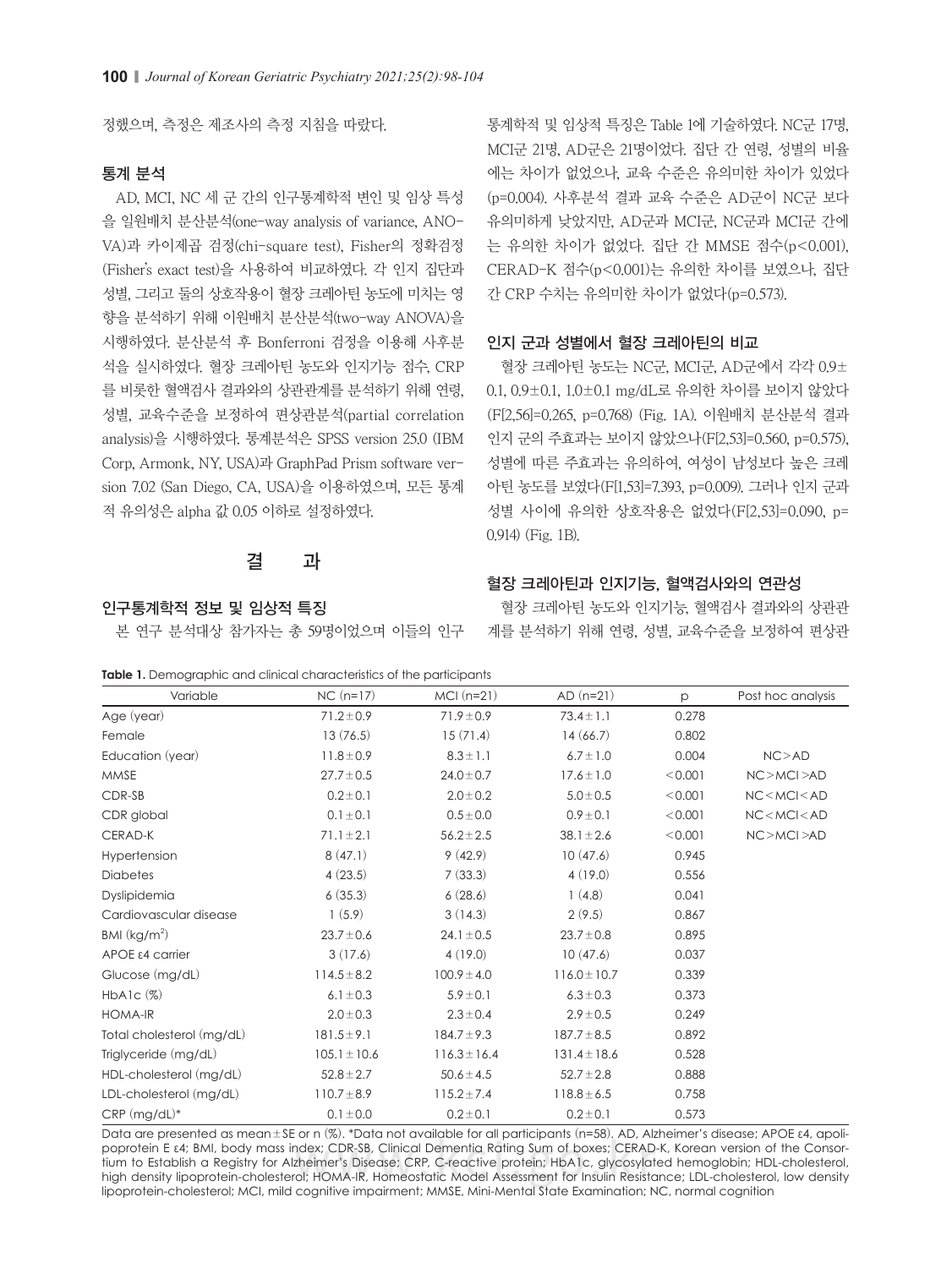

**Figure 1.** Plasma creatine levels according to cognitive states and sex. A: Plasma creatine levels across cognitive states. B: Plasma creatine levels across sex and cognitive states. Values are expressed as mean±SEM. \*\*p<0.01. Two-way ANOVAs are followed by Bonferroni post-hoc test. AD, Alzheimer's disease; MCI, mild cognitive impairment; NC, normal cognition.

**Table 2.** Relationship between plasma creatine levels and cognitive function

| Cognitive function    | r        | р     |
|-----------------------|----------|-------|
| <b>MMSE</b>           | $-0.196$ | 0.147 |
| CDR global            | 0.127    | 0.353 |
| CDR-SB                | 0.153    | 0.260 |
| CERAD-K               | $-0.160$ | 0.240 |
| Attention             | 0.008    | 0.954 |
| Language              | $-0.069$ | 0.611 |
| Verbal memory         | $-0.208$ | 0.124 |
| Nonverbal memory      | $-0.167$ | 0.218 |
| Visuospatial function | 0.094    | 0.490 |
| Executive function    | $-0.115$ | 0.399 |

Partial correlation analysis adjusted for age, sex, and years of education were conducted. CDR-SB, Clinical Dementia Rating Sum of boxes; CERAD-K, Korean version of the Consortium to Establish a Registry for Alzheimer's Disease; MMSE, Mini-Mental State Examination

분석을 시행하였다. 혈장 크레아틴 농도는 MMSE, 총 CERAD-K 및 6개의 인지 영역 점수와 유의한 상관관계를 보이지 않았 다(Table 2). 혈장 크레아틴 농도는 CRP, 중성지방 농도와 유 의한 음의 상관관계가 있었다(Table 3).

AD와 비치매군에서 혈장 크레아틴 농도와 인지기능, CRP 의 상관관계에 차이가 있는지 평가하기 위해 세 인지기능 군 을 AD군과 non-AD군(NC군+MCI군)으로 분류하고 연령, 성 별, 교육수준을 보정하여 편상관분석을 시행하였다(Fig. 2). 혈장 크레아틴 농도와 MMSE 점수가 AD군에서는 유의한 음 의 상관관계가 있었으나, non-AD군에서는 유의한 상관관계 를 보이지 않았다(Fig. 2A). 혈장 크레아틴과 CRP 농도는 AD군에서 통계적으로 유의하지는 않으나 추세 수준의 음의

**Table 3.** Relationship between plasma levels of creatine and other metabolites

| r        | р     |
|----------|-------|
| $-0.339$ | 0.011 |
| $-0.126$ | 0.355 |
| $-0.094$ | 0.490 |
| $-0.070$ | 0.611 |
| 0.026    | 0.847 |
| 0.066    | 0.629 |
| 0.088    | 0.519 |
| $-0.359$ | 0.007 |
|          |       |

Partial correlation analysis adjusted for age, sex, and years of education were conducted. CRP, C-reactive protein; HbA1c, glycosylated hemoglobin; HDL-cholesterol, high density lipoprotein-cholesterol; HOMA-IR, Homeostatic Model Assessment for Insulin Resistance; LDL-cholesterol, low density lipoproteincholesterol

상관관계를 나타내었고, 이와 대조적으로 non-AD군에서는 상관관계를 보이지 않았다(Fig. 2B). 이는 혈중 크레아틴 농도 와 인지기능의 관계, 그리고 혈중 크레아틴 농도와 염증반응 과의 관계가 AD 여부에 따라 달라짐을 시사한다.

### 고 찰

본 연구는 AD, MCI, NC군에서 혈장 크레아틴 농도와 염 증 반응 및 인지기능과의 연관성을 밝히고 혈장 크레아틴의 AD 생체표지자로서의 가능성을 살펴보고자 하였다. 크레아 틴의 항염증 효과, 크레아틴과 인지기능 저하에 대한 연구는 다수 있었지만, 현재까지 사람 대상으로 크레아틴과 염증 반 응 정도, 인지기능의 연관성을 동시에 밝힌 연구는 없었다.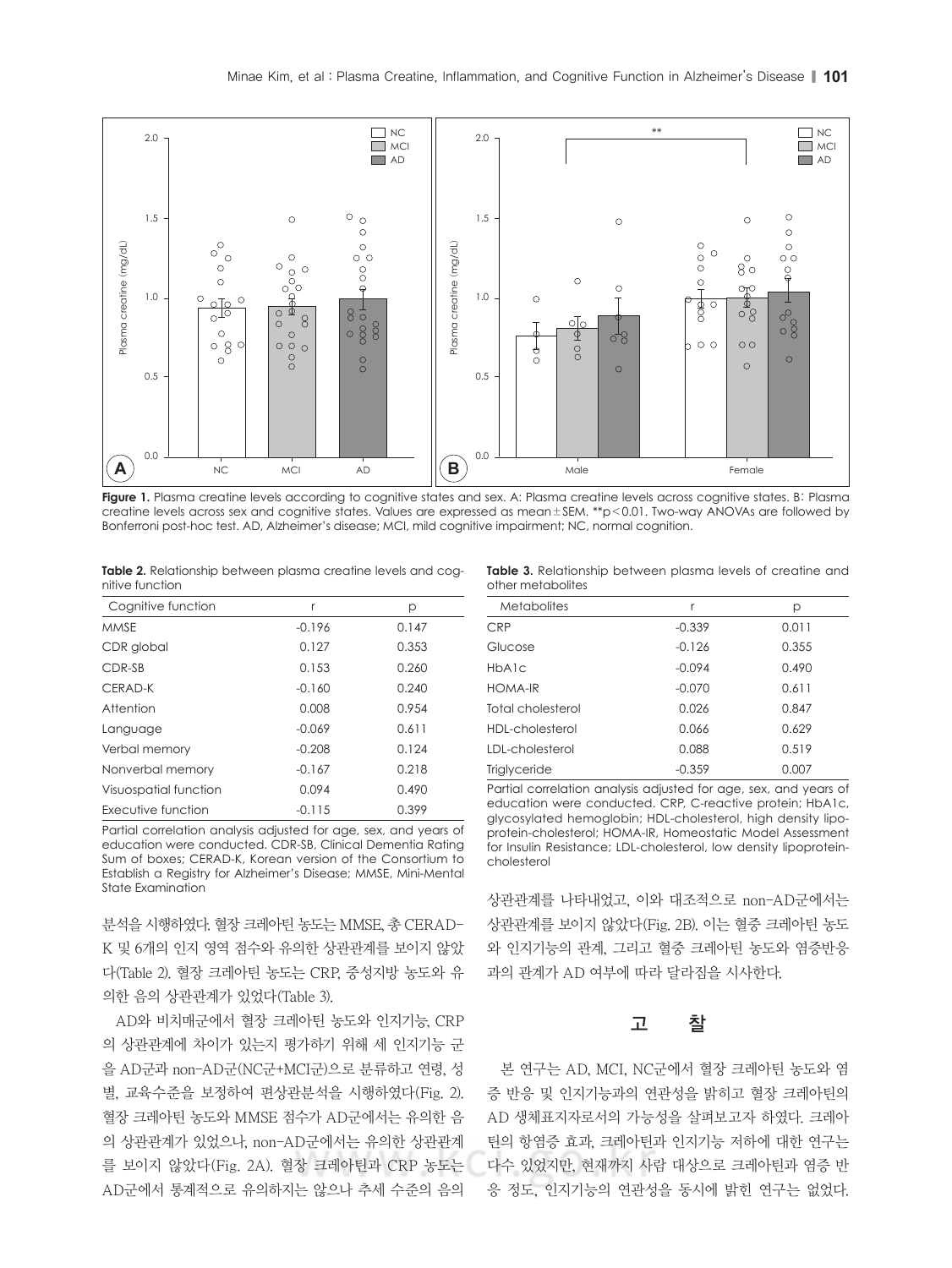

**Figure 2.** Relationships of plasma creatine levels with MMSE and plasma CRP levels in participants without AD (NC plus MCI) and with AD. Partial correlation analyses stratified by cognitive states (non-AD vs. AD) were performed with adjustment for age, sex, and years of education. A: Correlation between plasma creatine levels and MMSE score. B: Correlation between plasma creatine and CRP levels. AD, Alzheimer's disease; CRP, C-reactive protein; MCI, mild cognitive impairment; MMSE, Mini-Mental State Examination; NC, normal cognition.

본 연구 결과 AD, MCI, NC 세 군 간에 혈장 크레아틴의 유 의한 차이는 관찰되지 않았으나, 혈장 크레아틴 농도가 증가 할수록 유의하게 염증 인자(CRP)가 감소하였다. 또한 AD군 에서는 혈장 크레아틴이 증가함에 따라 유의하게 인지기능 이 감소하였고, 염증 반응 정도는 감소하는 경향을 보였으나 통계적으로 유의하지는 않았다. AD군과는 대조적으로 non-AD군에서는 크레아틴과 인지기능, 염증 반응 정도 간에 연 관성이 관찰되지 않았다.

AD의 신경염증가설 $3,22$ )과 크레아틴의 항염증 작용 $9,13$ )을 근 거로 AD, MCI, NC군에서 혈장 크레아틴 농도가 다를 것으 로 예상하였으나, 연구 결과 군 간 차이를 보이지 않았다(Fig. 1A). 크레아틴은 크레아틴 인산화효소(creatine kinase, CK) 에 의해 에너지를 저장, 방출하는데, 23-25) CK 일부 아형(subtype)이 AD 뇌에서 비활성화되어 크레아틴이 에너지 완충 작 용을 하지 못하고 뇌에 축적되는 것으로 알려져 있다. 15,26,27) 본 연구에서는 뇌 조직이나 뇌척수액이 아닌 혈중 크레아틴 수치를 비교하였기 때문에 뇌의 AD 병리 상태를 충분히 반 영하지 못했을 가능성이 있다. 또한, 크레아틴은 대부분 근육 에 저장되어 전체 크레아틴의 5% 미만만 뇌에 존재하기 때문 에, 8,28) AD에서의 뇌 조직 크레아틴 축적이 혈액 농도에는 큰 영향을 주지 않을 가능성도 있다. 추후 혈액, 뇌척수액, 및 뇌 조직 연구를 통해 AD 환자에서 크레아틴 농도와 병리 상태의 연관성을 확인하는 것이 필요하겠다. 추가적으로, 본 연구에 서 남성보다 여성에서 혈장 크레아틴 수치가 높았는데(Fig. 1B), 이는 기존 연구 결과와 일치한다.<sup>29)</sup> 이러한 차이는 크레아 틴 합성, 배설을 비롯한 대사가 성별에 따라 차이가 있고, 30) 성 호르몬의 영향을 받기 때문인 것으로 보인다. 31,32)

본 연구 결과 크레아틴 농도가 CRP 농도와 유의한 음의 상관 관계를 보였다(Table 3). 이는 크레아틴이 항염증 작용을

하며 혈중 CRP 농도를 감소시킨다는 기존 연구 결과들과 일 치하며, 12,13,33) 혈장 크레아틴이 전신의 염증 반응 정도를 결정 하는 요소 중 하나일 가능성을 시사한다. 혈장 크레아틴 농도 는 중성지방 농도와도 음의 상관 관계를 보였다. 혈중 중성지 방은 전신의 에너지 축적 정도를 나타내는 지표이고, 34) 동물 연구에서 크레아틴이 간 내 총 지질과 중성지방을 감소시켰 다는 결과를 고려하면, 35) 이는 크레아틴의 주된 기능으로 알 려진 에너지 완충 작용24)의 결과로 볼 수 있다.

본 연구 결과에서 비치매군에서는 크레아틴이 인지기능과 연관성을 보이지 않았지만, AD군에서는 인지기능이 낮아질 수록 크레아틴 농도가 증가하였다(Fig. 2A). 앞서 소개한 대 로, AD에서는 뇌조직 특이적인 CK의 비활성화로 인해 크레 아틴이 뇌조직에 쌓인다는 결과가 밝혀져 있다. 26,27) 혈장 크 레아틴이 군 간 차이를 보이지 않은 이유로 전체 크레아틴 중 뇌에 저장되는 비중이 상대적으로 적음을 들었는데, 이 결과 는 AD에서 뇌내 크레아틴 축적량이 증가함에 따라 크레아틴 이 혈액뇌장벽(blood brain barrier)을 통과해 혈액 농도에 미 치는 영향이 더 커짐을 시사한다. 36) 여러 연구들에서 크레아 틴 보충제를 투여했을 때 인지 기능이 개선되고 뇌를 보호하 는 결과를 보였던 바,<sup>37-39)</sup> 본 연구에서 인지기능이 낮아질수 록 크레아틴 농도가 증가하는 것은 AD 병리 악화에 따른 보 상 기전 때문일 가능성이 있다. 또한, 통계적으로 유의하지는 않았으나 AD군에서 크레아틴과 CRP가 음의 상관 관계를 보 이는 것은(Fig. 2B) 크레아틴이 항염증 작용을 통해 인지기 능에 영향을 미치고 있음을 간접적으로 시사하며 AD의 신 경염증 가설을 지지한다.

본 연구는 몇 가지 제한점이 있다. 첫째, 연구 대상자 수가 많지 않아 통계적으로 신뢰도와 타당도가 저하되었을 가능 성이 있다. 둘째, 특정 지역에 있는 의료기관을 방문한 참가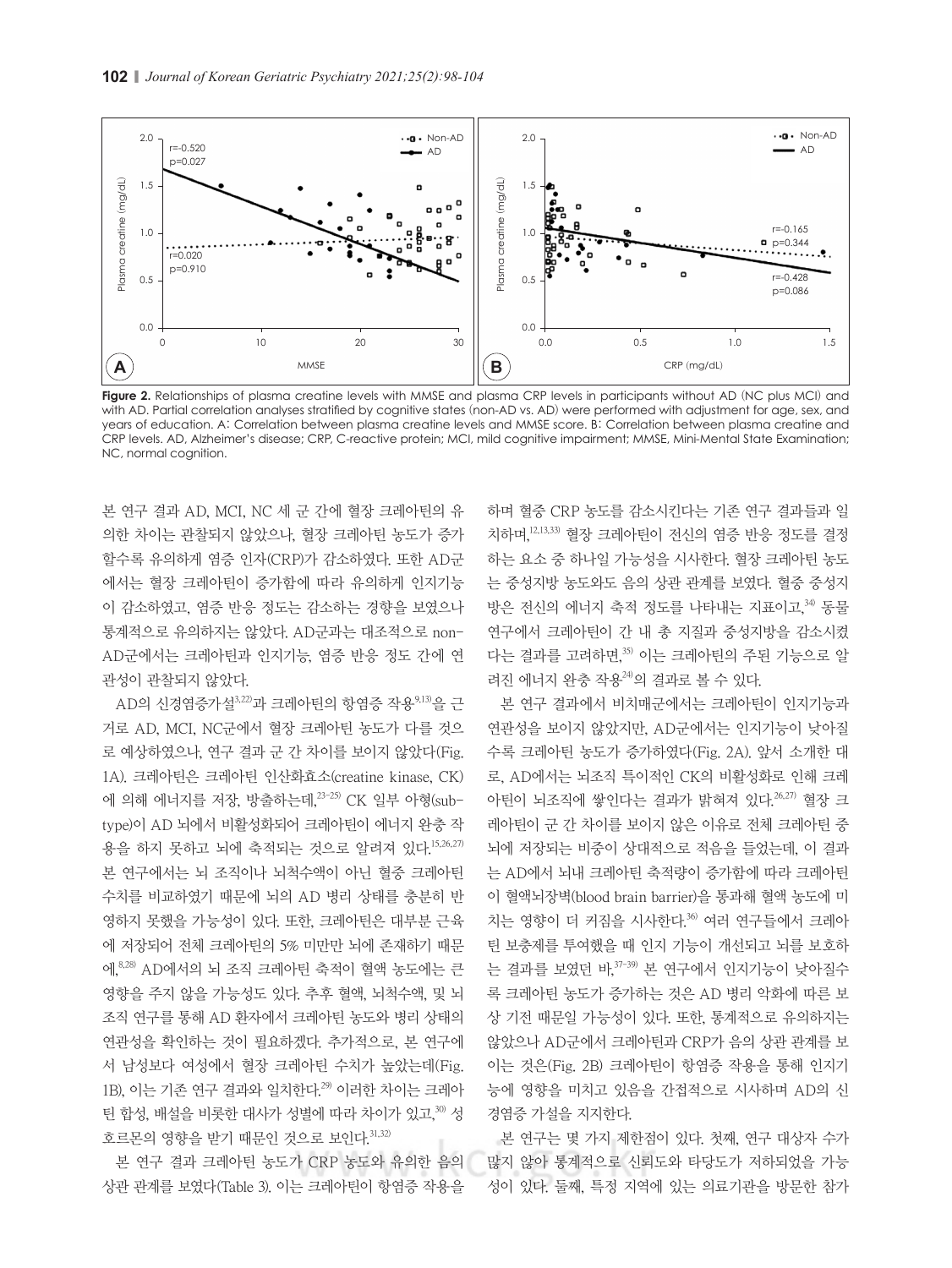자들을 대상으로 했기 때문에 표본선정편향(selection bias) 가능성이 있다. 셋째, 횡단적 단면 연구로 시행되었기 때문에 인과관계를 명확히 하기 어렵다. 넷째, 염증 반응 정도를 측 정하기 위해 CRP 농도만 사용하였다.

결론적으로, 본 연구 결과는 혈장 크레아틴 농도가 AD의 진단 생체표지자로서의 잠재력은 떨어지지만, AD 환자에서 혈 액 기반 결과를 통해 병리의 진행 및 뇌 기능 저하 정도를 추 정할 수 있음을 시사한다. 또한, AD에서 나타나는 혈장 크레 아틴과 인지 기능의 연관성은 크레아틴의 항염증 작용 때문 일 가능성이 있으며, AD의 신경염증 가설을 지지한다. 향후 위의 제한점들을 보완한 추가적인 대규모 전향 연구를 통해 크레아틴과 항염증 작용, 인지 기능의 연관성을 명확히 입증 할 필요가 있다.

중심 단어:크레아틴; 알츠하이머병; 치매; 인지; 염증; C반응 단백질.

#### **Acknowledgments**

본 연구는 보건복지부의 재원으로 한국보건의료기술연구개발사업 지원에 의하여 이루어진 것임(과제 고유번호: HI12C0642).

#### **ORCID iDs**

| Minae Kim     | https://orcid.org/0000-0001-5843-3050 |
|---------------|---------------------------------------|
| Dae Jong Oh   | https://orcid.org/0000-0002-0195-3490 |
| Hyunjeong Kim | https://orcid.org/0000-0002-2922-7511 |
| So Yeon Cho   | https://orcid.org/0000-0001-8984-6472 |
| Junghee Ha    | https://orcid.org/0000-0002-4217-3570 |
| Jun-Young Lee | https://orcid.org/0000-0002-5893-3124 |
| Eosu Kim      | https://orcid.org/0000-0001-9472-9465 |
| Keun You Kim  | https://orcid.org/0000-0001-7192-2828 |

#### **Author Contribution**

Conceptualization: Minae Kim, Eosu Kim, Keun You Kim. Data curation: Hyunjeong Kim, So Yeon Cho, Junghee Ha. Formal analysis: Minae Kim, Keun You Kim. Funding acquisition: Eosu Kim. Investigation: Minae Kim. Methodology: Minae Kim. Project administration: Eosu Kim, Keun You Kim. Resources: Dae Jong Oh, Jun-Young Lee. Supervision: Eosu Kim, Keun You Kim. Visualization: Minae Kim. Writing—original draft: Minae Kim. Writing—review & editing: Eosu Kim, Keun You Kim. Approval of final manuscript: all authors.

#### **REFERENCES**

- 1) Jack Jr CR, Knopman DS, Jagust WJ, Shaw LM, Aisen PS, Weiner MW, *et al*. Hypothetical model of dynamic biomarkers of the Alzheimer's pathological cascade. Lancet Neurol 2010;9:119-28.
- 2) Grundke-Iqbal I, Iqbal K, Tung YC, Quinlan M, Wisniewski HM, Binder LI. Abnormal phosphorylation of the microtubule-associated protein tau (tau) in Alzheimer cytoskeletal pathology. Proc Natl Acad Sci U S A 1986;83:4913-7.
- 3) Heneka MT, Carson MJ, El Khoury J, Landreth GE, Brosseron F, Feinstein DL, *et al*. Neuroinflammation in Alzheimer's disease. Lancet Neurol 2015;14:388-405.
- 4) McGeer PL, Rogers J, McGeer EG. Inflammation, antiinflammatory agents, and Alzheimer's disease: the last 22 years. J Alzheimers Dis 2016;54:853-7.
- 5) Shen XN, Niu LD, Wang YJ, Cao XP, Liu Q, Tan L, *et al*. Inflammatory markers in Alzheimer's disease and mild cognitive impairment: a meta-analysis and systematic review of 170 studies. J Neurol

Neurosurg Psychiatry 2019;90:590-8.

- 6) Schram MT, Euser SM, de Craen AJ, Witteman JC, Frölich M, Hofman A, *et al*. Systemic markers of inflammation and cognitive decline in old age. J Am Geriatr Soc 2007;55:708-16.
- 7) Locascio JJ, Fukumoto H, Yap L, Bottiglieri T, Growdon JH, Hyman BT, *et al*. Plasma amyloid β-protein and C-reactive protein in relation to the rate of progression of Alzheimer disease. Arch Neurol 2008;65:776-85.
- 8) Wyss M, Kaddurah-Daouk R. Creatine and creatinine metabolism. Physiol Rev 2000;80:1107-213.
- 9) Khanna N, Madan B. Studies on the anti-inflammatory activity of creatine. Arch Int Pharmacodyn Ther 1978;231:340-50.
- 10) Turer E, McAlpine W, Wang KW, Lu T, Li X, Tang M, *et al*. Creatine maintains intestinal homeostasis and protects against colitis. Proc Natl Acad Sci U S A 2017;114:E1273-81.
- 11) Nomura A, Zhang M, Sakamoto T, Ishii Y, Morishima Y, Mochizuki M, *et al*. Anti-inflammatory activity of creatine supplementation in endothelial cells in vitro. Br J Pharmacol 2003;139:715-20.
- 12) Deminice R, Rosa FT, Franco GS, Jordao AA, de Freitas EC. Effects of creatine supplementation on oxidative stress and inflammatory markers after repeated-sprint exercise in humans. Nutrition 2013; 29:1127-32.
- 13) Bassit R, Curi R, Rosa LC. Creatine supplementation reduces plasma levels of pro-inflammatory cytokines and PGE2 after a half-ironman competition. Amino Acids 2008;35:425-31.
- 14) Jost CR, Van der Zee CEEM, In't Zandt HJA, Oerlemans F, Verheij M, Streijger F, *et al*. Creatine kinase B-driven energy transfer in the brain is important for habituation and spatial learning behaviour, mossy fibre field size and determination of seizure susceptibility. Eur J Neurosci 2002;15:1692-706.
- 15) Gallant M, Rak M, Szeghalmi A, Del Bigio MR, Westaway D, Yang J, *et al*. Focally elevated creatine detected in amyloid precursor protein (APP) transgenic mice and Alzheimer disease brain tissue. J Biol Chem 2006;281:5-8.
- 16) Brewer GJ, Wallimann TW. Protective effect of the energy precursor creatine against toxicity of glutamate and β-amyloid in rat hippocampal neurons. J Neurochem 2000;74:1968-78.
- 17) Burguera EF, Love BJ. Reduced transglutaminase-catalyzed protein aggregation is observed in the presence of creatine using sedimentation velocity. Anal Biochem 2006;350:113-9.
- 18) Morris JC. Clinical dementia rating: a reliable and valid diagnostic and staging measure for dementia of the Alzheimer type. Int Psychogeriatr 1997;9 Suppl 1:173-6.
- 19) Lee JH, Lee KU, Lee DY, Kim KW, Jhoo JH, Kim JH, *et al*. Development of the Korean Version of the Consortium to Establish a Registry for Alzheimer's Disease Assessment Packet (CERAD-K) clinical and neuropsychological assessment batteries. J Gerontol B Psychol Sci Soc Sci 2002;57:47-53.
- 20) Dubois B, Feldman HH, Jacova C, DeKosky ST, Barberger-Gateau P, Cummings J, *et al*. Research criteria for the diagnosis of Alzheimer's disease: revising the NINCDS-ADRDA criteria. Lancet Neurol 2007;6:734-46.
- 21) Petersen RC. Mild cognitive impairment as a diagnostic entity. J Intern Med 2004;256:183-94.
- 22) Calsolaro V, Edison P. Neuroinflammation in Alzheimer's disease: current evidence and future directions. Alzheimers Dement 2016; 12:719-32.
- 23) Schlattner U, Tokarska-Schlattner M, Wallimann T. Mitochondrial creatine kinase in human health and disease. Biochim Biophys Acta 2006;1762:164-80.
- 24) Bessman SP, Carpenter CL. The creatine-creatine phosphate energy shuttle. Annu Rev Biochem 1985;54:831-62.
- 25) Bessman SP, Geiger PJ. Transport of energy in muscle: the phosphorylcreatine shuttle. Science 1981;211:448-52.
- 26) Aksenov M, Aksenova M, Butterfield DA, Markesbery WR. Oxidative modification of creatine kinase BB in Alzheimer's disease brain. J Neurochem 2000;74:2520-7.
- 27) Burbaeva GS, Aksenova M, Makarenko I. Decreased level of creatine kinase BB in the frontal cortex of Alzheimer patients. Dement Geriatr Cogn Disord 1992;3:91-4.
- 28) Brosnan JT, da Silva RP, Brosnan ME. The metabolic burden of creatine synthesis. Amino Acids 2011;40:1325-31.